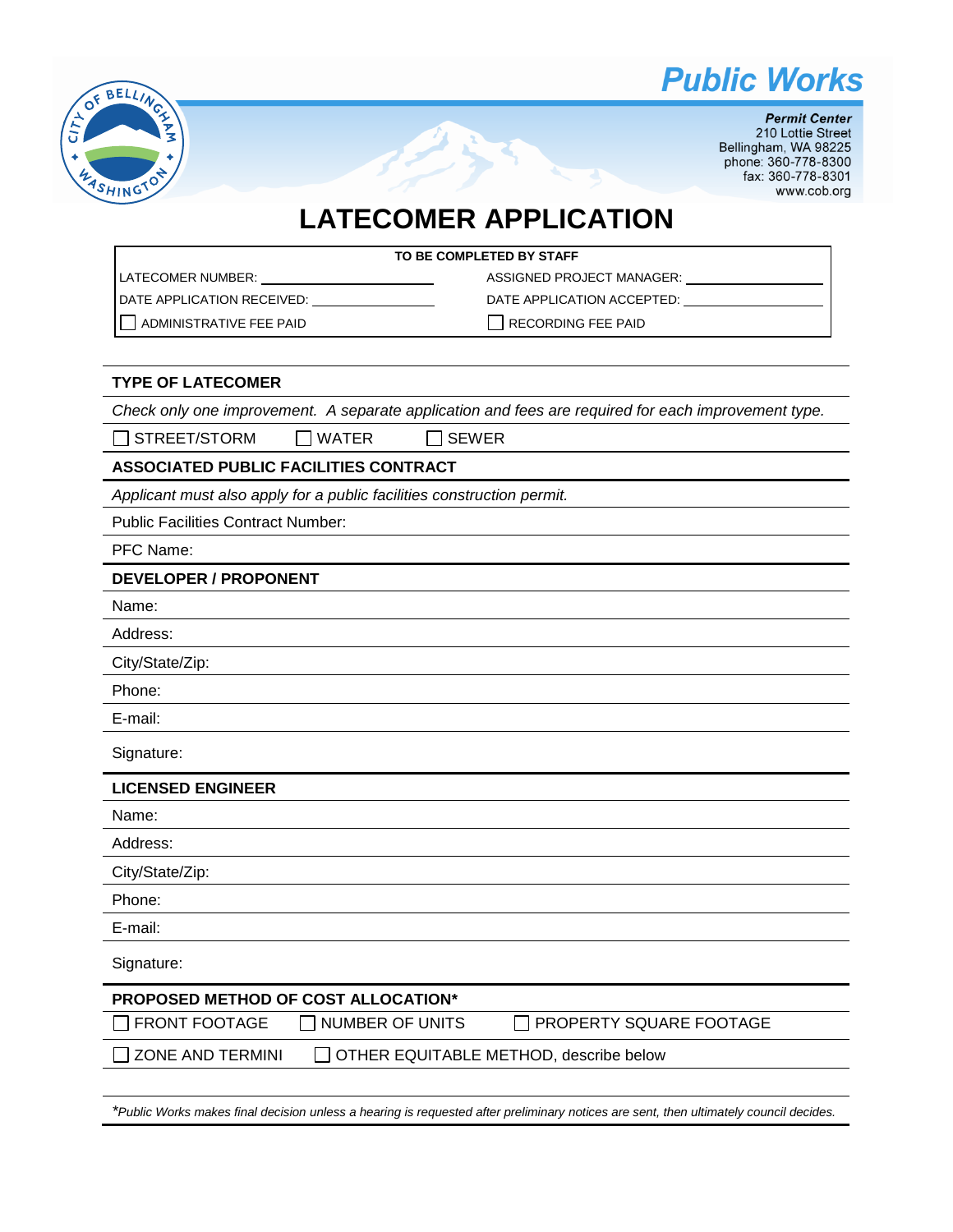# **ESTIMATED COST OF CONSTRUCTION**

*This is the sum of the direct construction costs for the public improvements plus indirect costs which are limited to the city's latecomer administrative fees, construction interest, and developer administrative costs. Please refer to BMC 14.02 for more information and the following sections for more guidance.*

Total Projected Cost of Construction:

## **REQUIRED ATTACHMENTS TO THIS APPLICATION**

*The following must be submitted with this application to constitute a complete Latecomer Application.*

Statement from a state of Washington licensed contractor or civil engineer containing **an itemized estimate of the total estimated cost of construction**.

Vicinity maps, stamped by a **state of Washington licensed civil engineer or surveyor**, depicting the developer's property, the proposed improvements, and the proposed assessment reimbursement area.

 $\Box$  A legal description of the developer's property

 $\Box$  A legal description of the properties within the developer's proposed assessment reimbursement area together with the name and address of the owners of each property as shown in the records of the assessor's office of Whatcom County

#### **REQUIRED FEES**

*Application Fee of \$800 is required with this application. The following fees will be required prior to the City mailing the preliminary determination notices.*

Administrative Fee = 1% of Estimated Cost of Construction

Recording Fee = \$250 for every parcel of property within the proposed assessment reimbursement area.

#### **CONSTRUCTION COST GUIDANCE**

## **DEFINITIONS**

"Cost of construction" is the sum of the direct construction costs incurred to construct the street and/or utility system improvements plus indirect costs which are limited to the city's latecomer administrative fees (BMC [14.02.170\)](http://www.codepublishing.com/WA/Bellingham/html/Bellingham14/Bellingham1402.html#14.02.170), construction interest, and developer administrative costs.

"Direct construction costs" include but are not limited to all related design services, engineering, surveying, legal services, bonding costs, environment mitigation, relocation and/or new construction of private utilities as required by the city (i.e., power, telephone, cable and gas), relocation and/or installation of street lights, relocation and/or installation of signage, acquisition of right-of-way and/or easements, government agency fees, testing services, inspection, plan review and approval, labor, materials, equipment rental, and contractor and/or subcontractor fees or charges.

"Construction Interest" means the sum of money to be added to the direct construction cost and reimbursed to the developer for the use of the developer's monies during the construction term. The interest rate shall be one percent above the Federal Reserve Bank prime loan rate published most recently before the date of the public facilities construction agreement. Interest accrual begins on the date of execution of the public facilities construction agreement and will continue throughout the construction term.

"Developer administrative costs" means all indirect costs incurred by the developer in the creation and execution of a public facilities construction agreement and managing the project; such as office supplies, mailings, clerical services, telephone expenses, accounting expenses, project oversight, and the like. Administrative costs shall not exceed three percent of all direct construction costs.